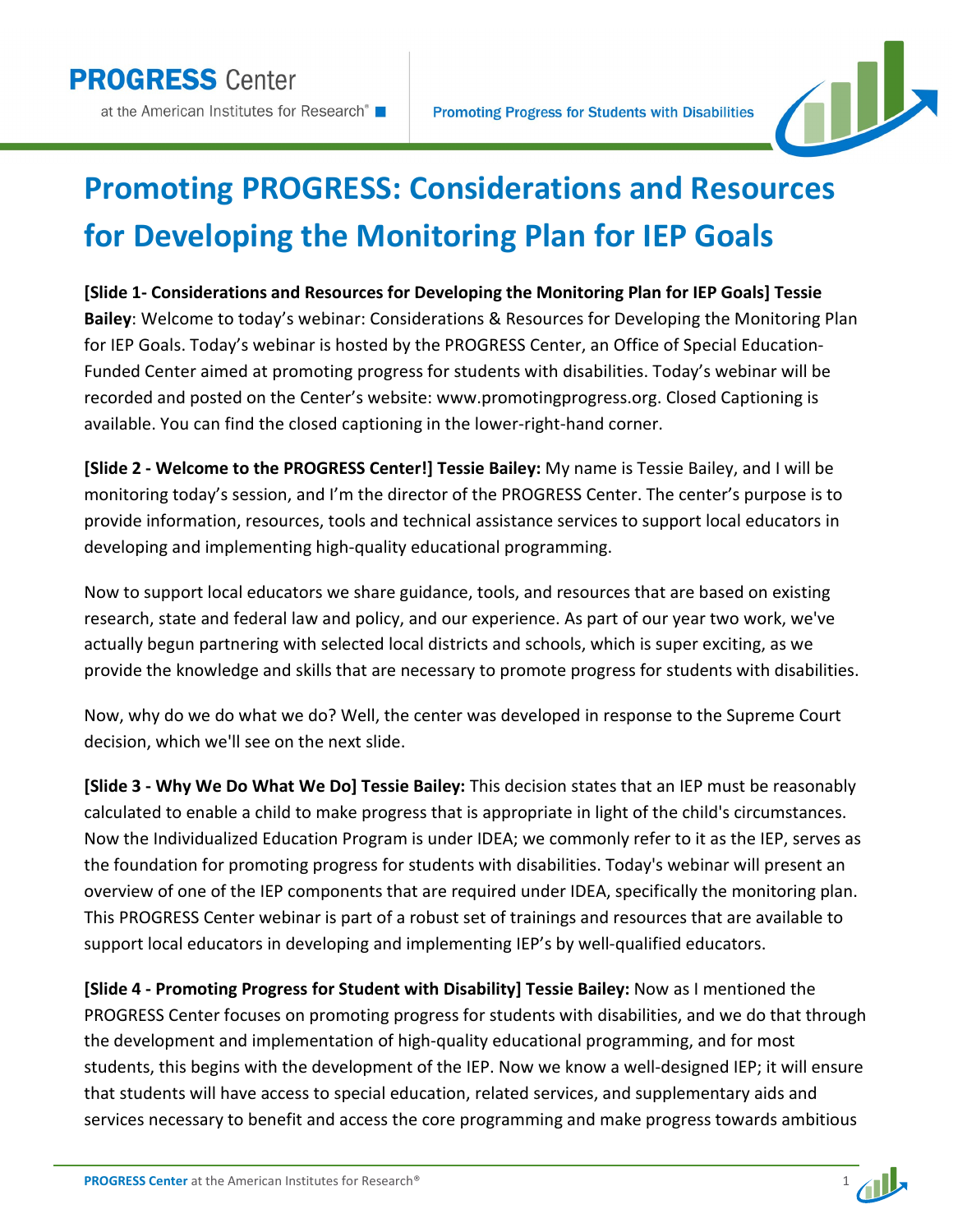annual goals. Now while today's webinar focuses on the development of the programming to the IEP, we know that implementation is equally important. Now we will be hosting a series of resources in our year three, so stay tuned for future webinars and modules that will focus on the implementation of the IEP.

**[Slide 5 - Introduction] Tessie Bailey:** I'm pleased to introduce our speakers for today. We have Shedeh Hajghassemali, who oversees our PROGRESS Center field-initiated requests, and schools that are underserved by IDEA Technical Assistance Center. She is a former staff member of the Tennessee Department of Education and the U.S. Department of Education, Office of Special Education Programs. We also have with us Kim Skow, who is with the IRIS Center that's placed at Vanderbilt University. She coordinates the production of IRIS Center Resources and online tools about evidence-based instructional and behavioral practices, and for nearly 20 years, Kim served as one of the IRIS Center's lead resource developers working with top researchers in the field to translate their content into practical information that educators can put into their own classrooms.

Then finally, we have Dr. Caitlyn Majeika, and she comes to us from the National Center on Intensive Intervention where she contributes technical assistance, and her expertise to guide the development and application of standards for reviewing universal screening tools, progress monitoring tools, and interventions. Prior to joining AIR, Dr. Majeika was an assistant professor of special education at the University of North Texas, and a special education teacher in Rhode Island. So I'm going to pass it over to Shedeh who's going to get us started.

**Shedeh Hajghassemali:** Thank you. Now that our presenters have been introduced, we'd like to give you all a chance to introduce yourself.

**[Slide 6 - Poll] Shedeh Hajghassemali:** Take a moment to respond to the poll question, to let us know what role you're in as you join us today. So, what is your current role that has led you to learn more about the importance of measuring and reporting student progress? Are you one: a special educator, two, a general educator, three, an administrator, or do you have another role, please let us know?

Okay, looks like we're getting some in. It looks like the winner is administrator, but the runner up is others. If you want to in the chat, you are welcome to add what are some of the other roles that are with us today. So we've got school psychologists, admin support, and parent mentor-related service provider. Well, first of all, I just want to say welcome and thank you for joining us today.

**[Slide 7 - Objectives] Shedeh Hajghassemali:** So, today we're going to have a session, and our five objectives that we are going to be looking at and explaining what IDEA requires for each child's IEP in terms of a monitoring plan to measure progress towards the annual goal. Our next objective is to review tips for developing and implementing a monitoring plan. We will share some resources for developing and implementing a monitoring plan, and four: we'll be having an introduction to the NCII tools chart. Finally, we will be looking at using NCII's tool chart to evaluate progress monitoring tools. In addition to the Present Levels of Academic and Functional Performance or PLAAFP and the

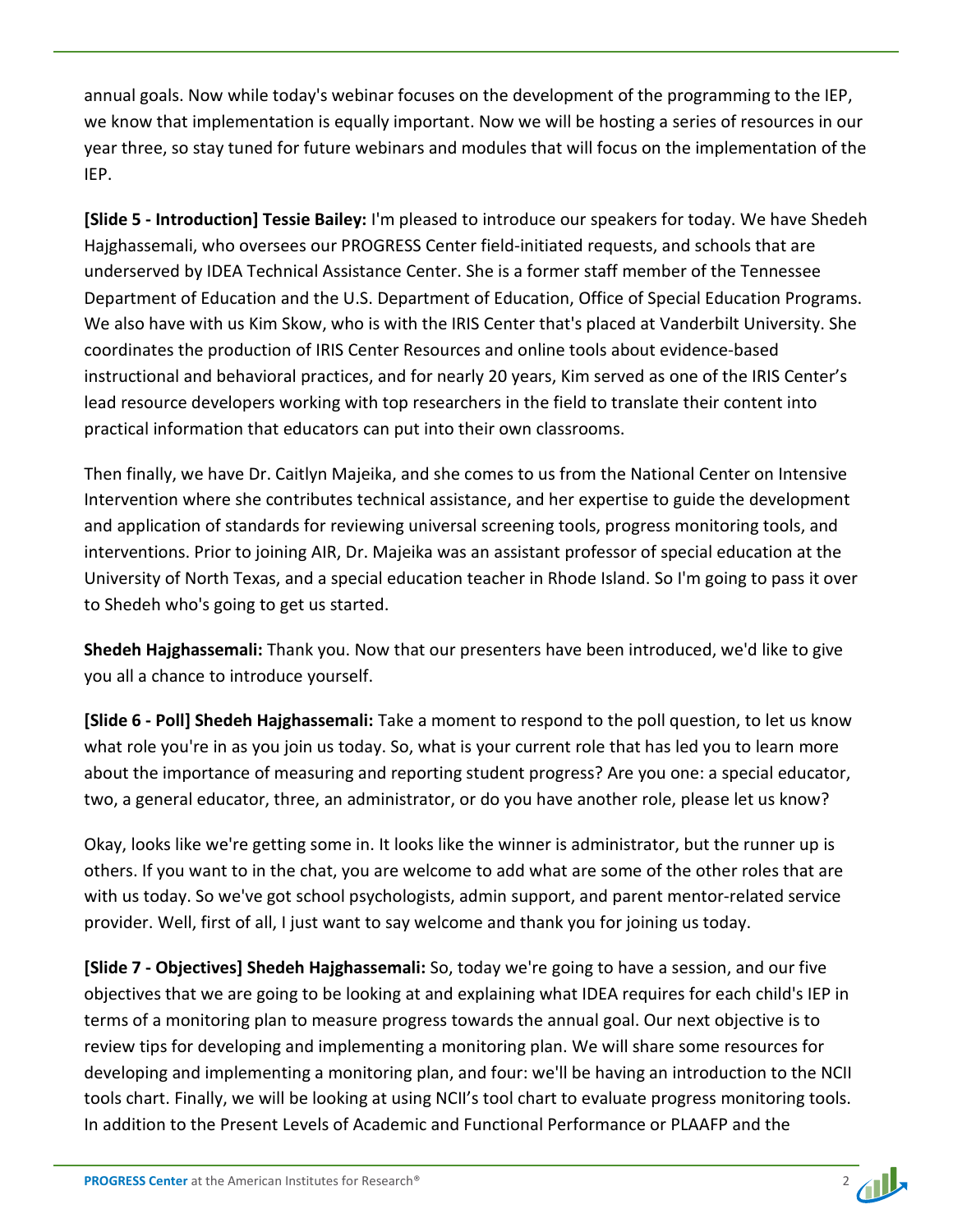measurable and annual goals, IDEA requires that the IEP include a description of how the child's progress towards meeting that annual goal will be measured. The purpose of this section of the IEP is to ensure that the team is monitoring the extent to which the IEP is reasonably calculated to assist the child in meeting their goals.

**[Slide 8 - What does IDEA say about the measuring progress?] Shedeh Hajghassemali:** In addition, it provides data that can be shared with parents, children, and support educators in making timely changes to the IEP, if students are not benefiting from the current program. To support educators in developing an appropriate monitoring plan, the PROGRESS Center developed this tip sheet, and it's available through a link that will be provided right there in the chat. It outlines things to do and things to avoid. It also provides several links to resources, some of which will be shared in today's webinar to help IEP teams address the components of the IEP.

**[Slide 9 - Did You Know?] Shedeh Hajghassemali:** As a federal law, all states must ensure that their schools and districts meet the minimum requirements set forth under IDEA. Many states go above and beyond and establish additional requirements for the IEP like a shorter timeline or an additional component for the IEP. It is important to check with your State Department of Education to see if there are additional rules and procedures that you need to follow. In the chat box, we're going to place a link that goes to an interactive map that allows you to click on your state and access your State Department of Education website as well as the state's Special Education website information. Today, we will focus on the minimum requirements that all states, their districts, and schools must adhere to according to federal IDEA regulations.

**[Slide - 10 Why do we need to measure and report student progress?] Shedeh Hajghassemali:** It is important to note that it is key that the data being collected are used to further advance student growth and achievement. As a result, parents are also provided a consistent and timely summary of their child's progress within the program and modify the IEP if necessary. A detailed plan should be agreed upon during the IEP meeting. In addition to a report that is provided to the parent, any updates or concerns should be not only discussed, but also provided in writing. One thing to note, IDEA does not specifically address how to develop a quality monitoring plan; however, it does require that within the IEP details must be provided on how the child's progress will be measured. The results will give the IEP team data as to whether the individualized program that was designed by the IEP is effective, or is it going to need adjustments to be made via the services or the instruction that the child is receiving?

**[Slide - 11 Tips for Developing a Monitoring Plan] Shedeh Hajghassemali:** The PROGRESS Center has developed tips, which are aimed to assist the IEP team in developing a high-quality monitoring plan. It's important to use objective measures. This means that the progress needs to be measured in numbers, not in words. Some examples are chapter test scores or behavior observation that having an objective measure provides that data that can be evaluated, and then decisions can be made based upon that scientific method. Try not to use subjective measures such as someone's opinion or perception. If a

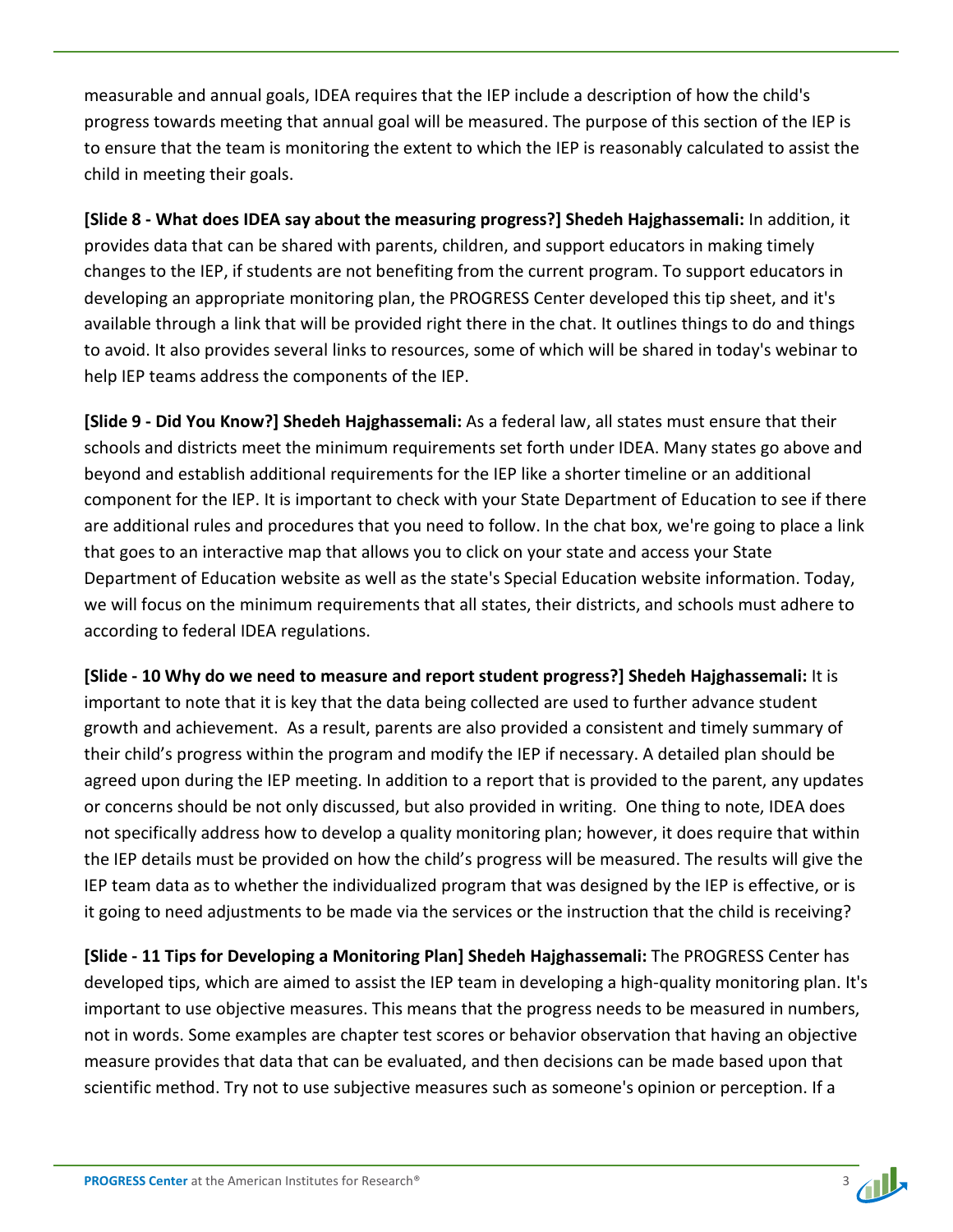child's having a bad day, or not behaving well, it can easily affect, of course, your perception, and unconsciously the feedback that's provided in your subjective assessment can be then skewed.

It's also important to measure frequently and consistently. Inconsistent measurement is difficult to evaluate, and the data can be utilized to see the growth or trend provided through accurate feedback.

**[Slide - 12 Tips for Developing a Monitoring Plan Continued] Shedeh Hajghassemali:** Another tip from the PROGRESS Center is to identify one person that's been trained to collect data such as a general education teacher, or school psychologist, and assuming or expecting someone that does not have that training to collect the data could result in inaccurate results, which could easily affect the child's evaluation and progress. Professional development opportunities for staff to learn more about how to collect the data for a monitoring plan are also beneficial, and it can result in fewer errors during the process. It also provides the foundation to the individual when circling back with the team in terms of feedback and next steps. Therefore, it would also be beneficial if the student was very familiar or comfortable with the individual who is administering this assessment. It's important to identify a setting or a context into which the data is going to be collected, so for example you could do it during math instruction or on the playground. Just stating that it was done at school doesn't provide the team the necessary information to understand if the setting or the subject matter affected the results of the assessment. Having a consistent and comfortable setting where the assessment can be administered is also really essential for the student, he or she will know what to expect during the evaluation, and the results are probably going to be more consistent, as there's less disruption and anxiety for the student.

**[Slide - 13 Tips for Developing a Monitoring Plan] Shedeh Hajghassemali:** Schedules play an important role in developing the monitoring plan. It's important that whoever is responsible for collecting data maintain a consistent data collection schedule. This ensures consistent data collection, and it shouldn't be based upon if the students are happy or having a bad day or feel like taking a test, or when the teacher has time to complete the assessment. It's very similar to what we discussed before, and establishing a consistent setting, having a schedule that will also benefit the student.

Finally, the performance criteria should be based from the annual goals. This means that when reporting back to the stakeholders, they need to have a good understanding in terms of how well the child is performing based upon what was initially projected in their annual goals. Using performance criteria that is different and does not provide a clear picture of a student's progress. So, for example – if a child was to have 5 observations as a part of their annual goal. One would report: Suzie was able to read with, for example, 85% accuracy during 3 out of 5 of the read-aloud assessments, and you would not say: Suzie reads most of her assessments with ease. We want to make sure that we have that data. Next, I'm going to hand it over to Kim Skow who will tell us more about the progress monitoring resources. Thank you.

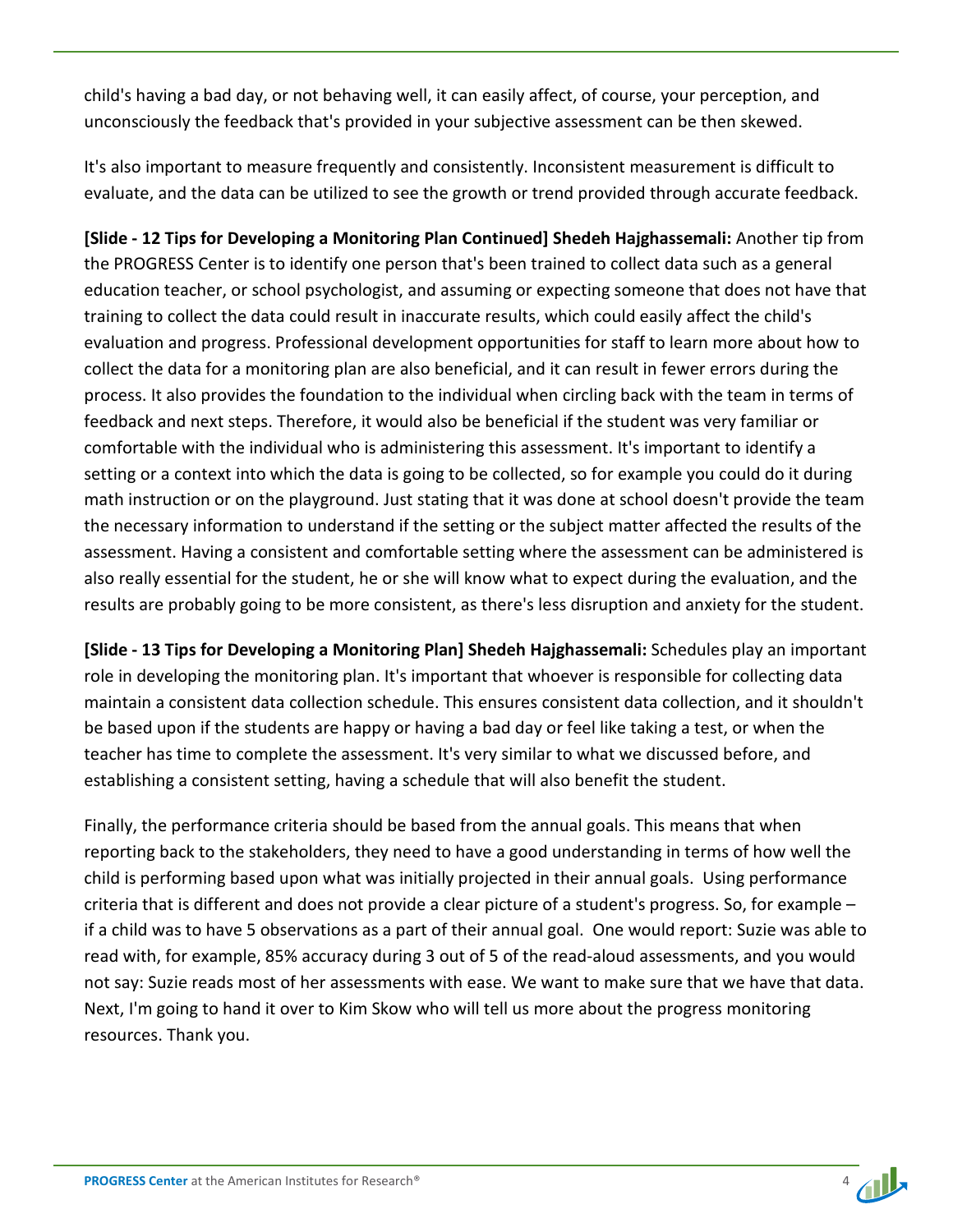**[Slide - 14 IRIS Center: Progress Monitoring Resources] Kim Skow:** Hey, thanks Shedeh, before we begin, I just want to thank the PROGRESS Center for inviting us to participate in this webinar today, and also thank you for joining us today.

**[Slide - 15 IRIS Center: Open Educational Resources] Kim Skow:** I also want to point out that Naomi Tyler, the director of the IRIS Center, is going to join us behind the scenes, and she's going to be adding information into the chat box and answering any IRIS-related questions that come in today. So to begin, I just want to give you a quick overview of the IRIS Center and what we do. We do develop free and Open Educational Resources or OERs for those working with all students especially struggling learners and those with disabilities. At IRIS, we are focused on evidence-based practices, and they address important instructional and classroom issues that includes assessment, as Shedeh just noted on one of her tip sheets. When measuring progress toward meeting annual IEP goals, educators should use objective measures such as progress monitoring probes for reading and mathematics. So today, I want to introduce you to two of our modules on progress monitoring.

**[Slide 16 - IRIS Modules] Kim Skow:** Before I do that, I just want to give you a quick overview of IRIS's modules. They are our signature resource; they're self-contained, self-paced, and self-guided. They're also grounded in adult learning theory, and they translate research to practice. They're developed in collaboration with content experts. As you can see in this graphic, the modules consist of five components that have been repeatedly recognized in educational research as important components of learning.

The first is a challenge that's a realistic scenario relevant to educational professionals, and that's a short video usually three minutes in length. Then it goes on to the initial thoughts; those are questions that allow users to explore and consider what they currently know about the scenario presented in the challenge. Not only does it activate the learner's prior knowledge, but it allows faculty and PD providers to assess what their students or participants already know, if they have misperceptions, then to address those. The third component is perspectives and resources, and this is where we house all the content. We break it into nuggets of information, and we scaffold that information. We use bulleted text, videos, and audio by using different components to break it down to make it easily digestible for learners, and to allow them to actively engage with that content, and you're going to see some examples of that a little later. The fourth component is the wrap-up, and that's just a summary of the information we've presented so far. Then it ends with the assessment, and that's an evaluation tool that offers the users the opportunity to apply what they know and to also evaluate what topics they need to study further. They have that opportunity then to go back and do that.

**[Slide 17 - Locating Modules] Kim Skow:** Next slide, locating our modules, you will first go to the IRIS website and that's iris.peabody.vanderbilt.edu, or just a real simple URL is IRISCenter.com. There will be five tabs across the top of the website. The first one is resources, so you click on resources. There's a drop-down menu, and you want to click on the first item that's the IRIS Resource Locator.

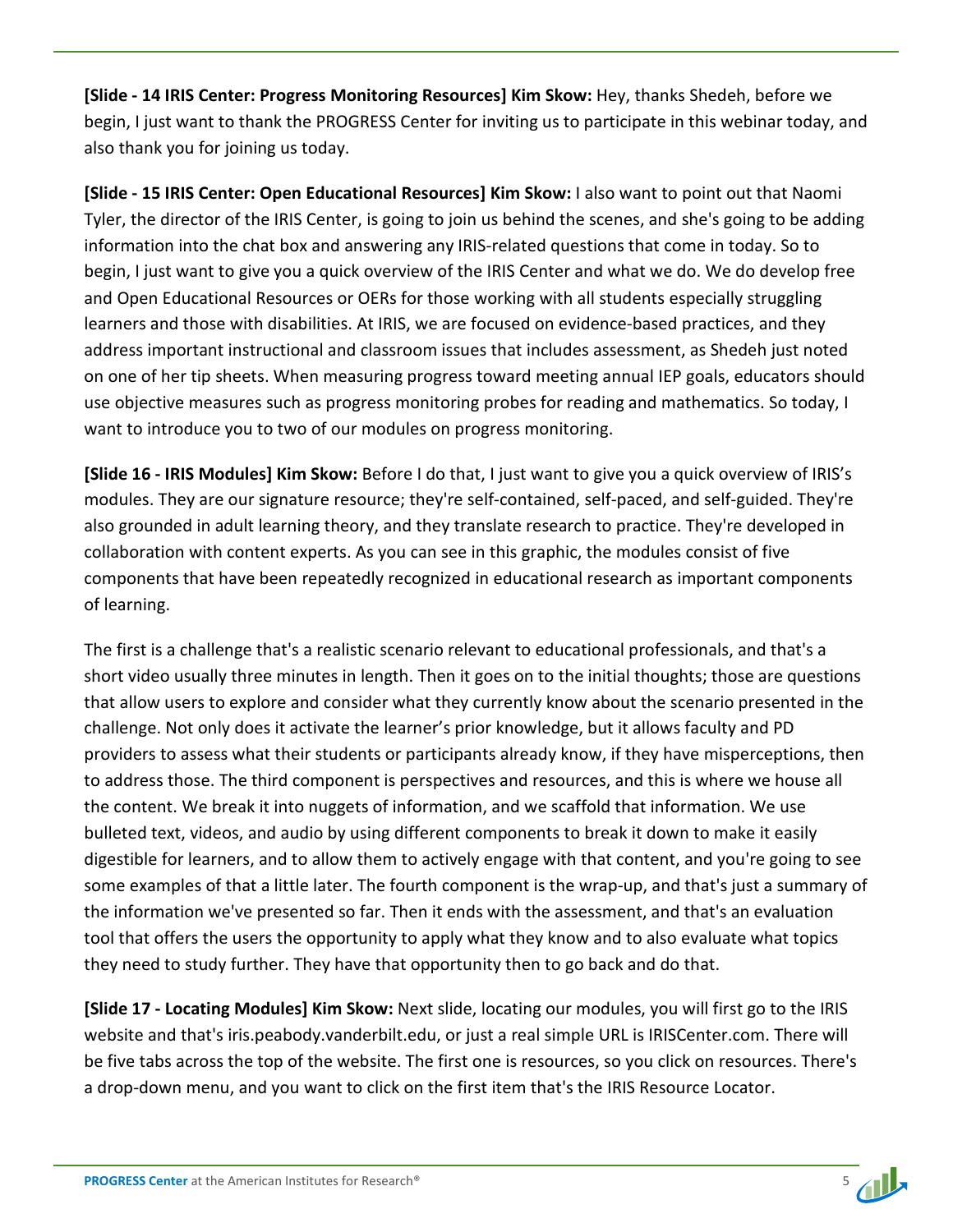**[Slide 18 - Locating Modules] Kim Skow:** Once you click on that IRIS Resource Locator, you will see that you can sort by topic, resource type, or module element. The default is topic, and this is what we're going to look at today. The progress monitoring modules that we want to highlight are located under assessment, which includes progress monitoring, once you drop that down. The first item in that menu is modules, and you want to click on. That's going to give you a list of all the modules listed alphabetically.

**[Slide 19 - Progress Monitoring: Reading] Kim Skow:** One of the modules that we're going to be highlighting today in that list are called Progress Monitoring Reading, and the objective for the module is to identify the different classroom assessments, to understand progress monitoring, in particular, General Outcome Measurement or GOM that can inform instruction, to administer, score, and graph GOM measures, to evaluate student data, to make informed instructional decisions, and to use graphs to facilitate communication with not only the student, but with parents and other educators as well.

**[Slide 20 - Progress Monitoring: Mathematics] Kim Skow:** The other module we want to highlight is Progress Monitoring Mathematics, and you can see here that the objectives are the same. These modules are very parallel in how the content is presented. The big difference is the information on how to select the measures, and then how to administer and score those probes, so I will be kind of switching back and forth and highlighting the differences as we go through.

**[Slide 21 - Progress Monitoring: Overview] Kim Skow:** Both of these modules start with an overview of progress monitoring. They talk about the benefits of this type of assessment, and they differentiate between the two types of progress monitoring: mastery measurement and general outcome measurement. I also want to break it up, as I mentioned before we break the information into nuggets. One way we do that is to provide information boxes. The one here, provides a little more in-depth information on the differences between mastering measurement and general outcome measurement. As you can see, there's a link in that chat box that takes you to a handout that we developed to really kind of go in-depth a little further.

**[Slide 22 - Progress Monitoring: Steps] Kim Skow:** You're going to see other boxes throughout, and I'll point those out as well. After we do the overview, and we really go through how to monitor progress step by step. You will see that we break these down on each page. It begins with how to select a measure.

The illustration highlighted here; it is from the reading module. You can see that we provide more information on the different types of reading probes. We have the kindergarten letter sound fluency probe, the first-grade word of identification fluency, mid-1st to 6th grades passage reading fluency, and then for fourth through sixth graders main fluency. Once you click on any of those menu bars, it opens up and provides a description of that probe, as well as gives you a sample probe to look at.

**[Slide 23 - Progress Monitoring: Steps] Kim Skow:** Something similar with the mathematics module, as we see with a table that breaks down the different math probes and one being the computation of the

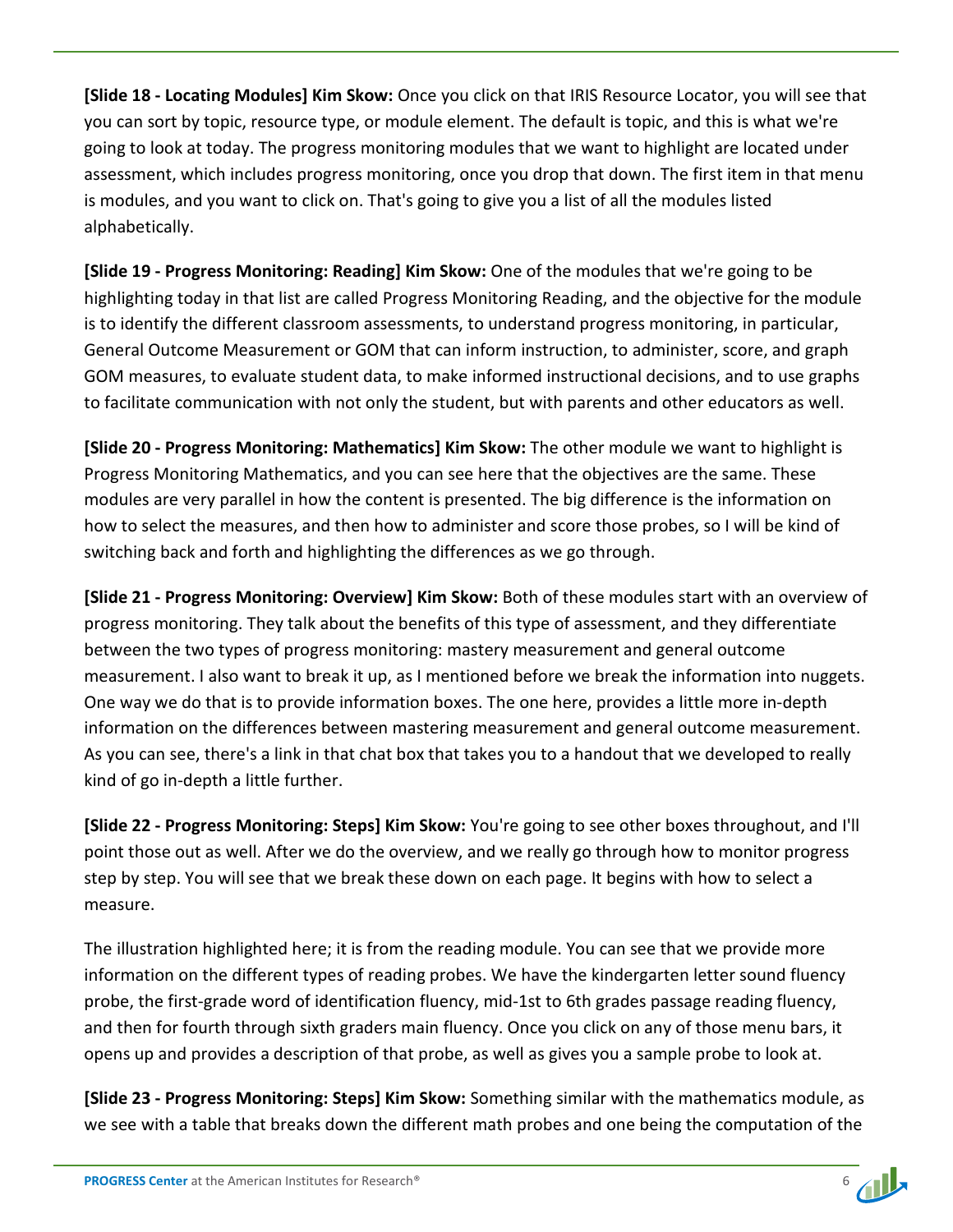probe. Each of the little visuals is a link that takes you to the information on the different types of elementary and secondary for computation. We also provide samples for the concepts and application probes. We have elementary school, right now and currently no valid middle school or high school computation probe, but when that is available, we will add that one as well.

**[Slide 24 - Progress Monitoring: Steps] Kim Skow:** The next step is to create a graph, as you see we have started the very, very basics here. We do show how to create a graph, and one of the things we provide on the page is a link to the NCII tools. We try to provide those tools through the modules to just provide a little more information that teachers can take to implement these steps in their classroom.

**[Slide 25 - Progress Monitoring: Steps] Kim Skow:** The next one goes into creating a goal line, and we break that down step-by-step as well. We scaffolded information. We talked about first establishing a baseline, then determining the expected goal, and then drawing that baseline. At the end of that section, we provide a practice opportunity, where the user is provided data, and they're asked to plot the goal line. Then we go one step further, and we discuss how to determine goals for struggling learners and how to use the intra-individual framework. We provide an opportunity to practice how to determine students' individual goals using this framework.

**[Slide 26 - Progress Monitoring: Steps] Kim Skow:** The next step, we talked about how to administer and score those probes. We provide information about that. Then we provide demonstrations of someone administering and scoring three different types of probes for reading, which are rewarded relocation fluency, the passage reading fluency, and the mazes fluency. Then we follow that up with a practice opportunity, which is in this little box that is illustrated on the slide.

**[Slide 27 - Progress Monitoring: Steps] Kim Skow:** You see a practice opportunity to administer and score each of those probes as well. For math, we also do the same thing, so we discuss how to score both elementary and secondary computation probes, and a practice opportunity to score a probe.

**[Slide 28 - Progress Monitoring: Steps] Kim Skow:** We next talk about graphing and how to graph data and provide a practice opportunity so that the learners can practice graphing.

**[Slide 29 - Progress Monitoring: Steps] Kim Skow:** Once they have that graph data or that visual representation of the data, we discuss how to make data-based instructional decisions, and once again, we provide a practice opportunity. As you can see, we are pulling the two students through, so you know these are the two students that they had an opportunity to practice administering, scoring with, to graph their data, and how to make instructional-based decisions using that data.

**[Slide 30 - Progress Monitoring: Steps] Kim Skow:** Then finally, we discuss how to communicate progress with the students, parents, and other professionals by using the graph data. This step is also accompanied by practice opportunities, so they get practice thinking about what the data means and how to communicate that with others. Through the modules, we really break down step by step how

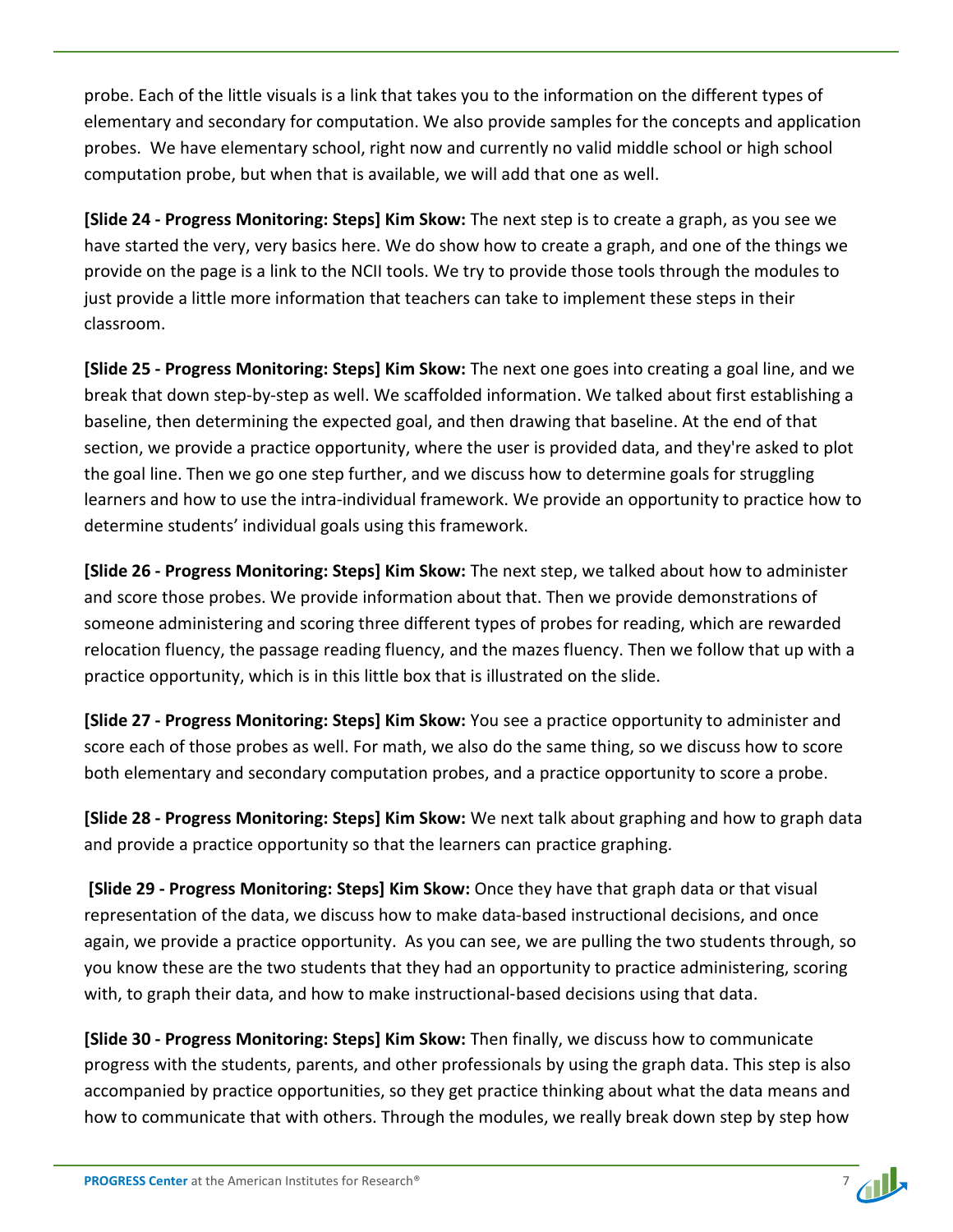to progress monitor. On the individual pages, we break those steps down even further and scaffold that information.

**[Slide 31 - Free PD Certificates for Educators] Kim Skow:** And then, one thing I want to point out before I end is that we have free PD certificates available for educators for these 2 modules as well as 36 other modules that are continuing to be added all the time. This can be accessed by clicking on the PD Options tab at the top of the website. As I mentioned earlier next to the Resources tab so it's easy to locate. If you have questions about these resources or anything else on the website, we encourage you to contact us. We will put that contact information on the slide; -- it's also on the website. We'll put it in the chat box as well.

**[Slide 32 - Selecting Progress Monitoring Tools: NCII Tools Charts] Kim Skow:** Now, I want to send it over to Caitlyn Majeika from the National Center on Intensive Intervention. She is going to be sharing considerations for selecting technically adequate measures tools to monitor progress over time.

**Caitlyn Majeika**: Thanks, Kim. Hello everyone, my name is Caitlyn Majeika, and I'm very excited to be here with my colleagues from the PROGRESS Center and the IRIS Center to share our tools charts to help you select and evaluate progress monitoring tools.

**[Slide 33 - National Center on Intensive Intervention (NCII) Mission] Caitlyn Majeika:** To begin with an overview of our center, the mission of the National Center on Intensive Intervention is to build the capacity of state and local education agencies, universities, practitioners, and other stakeholders to support the implementation of intensive intervention in reading, mathematics and behavior for those students with severe and persistent learning and behavioral needs.

**[Slide 34 - NCII Tools Charts] Caitlyn Majeika:** Part of our work with the center has been to develop a series of tools charts. We have four tool charts dedicated to assessment, and so two on screening, one for academic screening, and one for behavior screening. We have two tools charts dedicated to progress monitoring tools, again, one for academics, one for behavior, and then we also have two tools charts dedicated to interventions, one for academic, and one for behavior.

Today, we are going to go over the components of the academic and progress monitoring tools charts, and we're doing this for two purposes. One, you may have progress monitoring tools that you have been using for school assigned by your district available. You may be wondering what the quality of those tools is, if they are good tools for progress monitoring. You may be in a position to be selecting a new progress monitoring tool or set of progress monitoring tools, and you'd like to know what is out there and what is the evidence to support them. So our tools charts across the board can be used both ways. Today, I'm going to highlight the key features of the tools charts so you can understand how to navigate them and learn more information about the tools that we have available.

**[Slide - 35 Tools Chart Review Process] Caitlyn Majeika:** On the next slide here, we see how the tools get to be on the tool charts. On average we have a yearly call for submissions, and we allow any sort of

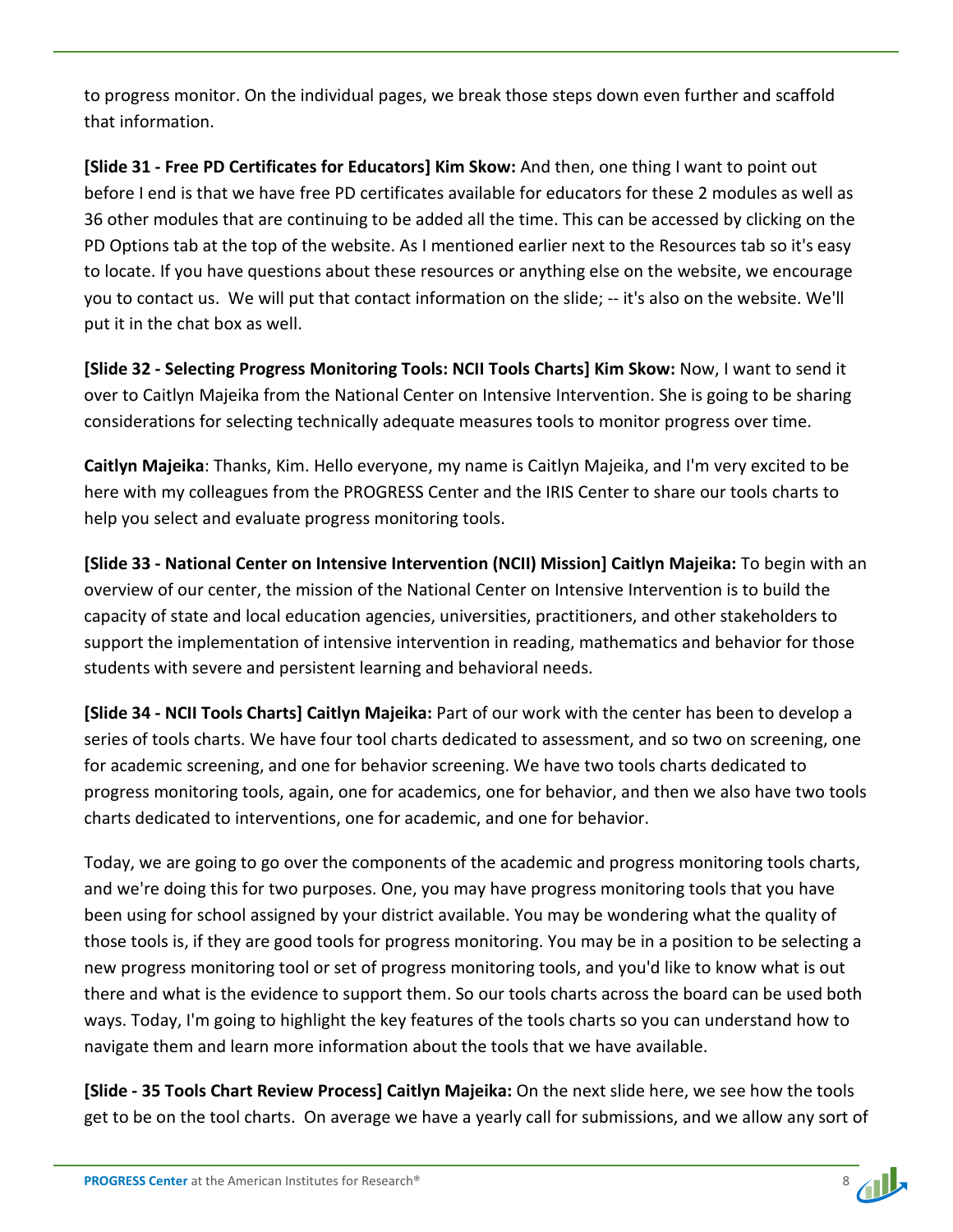vendor of evidence-based tools and invite them to respond to those calls. These vendors may be product developers, researchers, or any other proprietors who have assessment tools that they would like to be featured and rated on our tools charts. Once we receive the submissions from the vendors, all of the tools go through a review process through our technical review committees or TRCs. We have one TRC dedicated to each of the six tools. These groups are made up of national content and methodological experts, so they take our rating rubrics, and they will assess the quality of each of the tools submitted. They use rigorous evidence standards to review the tools and that is what is presented on the tools chart. So it's important to note that we don't just publish tools that are deemed "evidence-based", we publish all tools that are received to us, and then you can see how the evidence stands up against our rating rubrics that are based on feedback, and comments from the technical review committees.

**[Slide 36 - Academic Progress Monitoring (APM) Tools Chart] Caitlyn Majeika:** Let's dive in and see more information about this academic progress monitoring tools chart. If you visit this tools chart on our NCII website, this is what you will see on the landing page. It has a little bit of information at the top of any sort of new or key features or changes that will be announced at the top. You see an area that explained our rating system, and we will go into that in more detail in a few moments. You see a filter, and then you see the actual tools chart. It will list the name of the tool, the area it focuses on, the grade level, and then the measure type. Then it has three tabs, and it shows you the rating or key information for a variety of technical features and usability features of the tools. Today, I'm going to go over each of these features of the tools charts in more detail. When you visit the website, you can understand what they look like and what information you're seeing.

**[Slide 37 - Filters] Caitlyn Majeika:** To start, I want to show you the filter, so here in this gray box, you see the filter. You may come to the tools chart with a specific content area in mind. Let's say you're looking for a math tool, and perhaps you're looking for a grade level in mind. Let's say, you work in middle school, and you want tools that have been validated at the middle school level, or perhaps you have some resource constraints and you're looking to fit in a tool with resources. It may be depending on the cost of the tool, level of training required, type of administration format, and technology required. Does it involve a computer or is it hand scored and delivered? You can filter by all those and really narrow down what you're seeing on the chart, so that you're really looking at the tools that are of use to you and have relevance to you and given the resources you may have. Before we go on, I'd also like to point out that at the top of the filter; we also have the legend. Here, this explains the rating system that we use across all of our tools charts and shows you the level of evidence, and we have across each of the standards that we rate. So a full bubble to that full orange circle, and full bubbles means that there's convincing evidence for that tool as that standard has met the evidence fully. A half bubble means that there's partially convincing evidence, and it met part of the standards. An empty bubble means that there is not sufficient evidence yet, and the dashes simply means they haven't reported the information yet. Those will be useful when we go to the next slide and look at what that looks like on the toolbar and how you can discern the information.

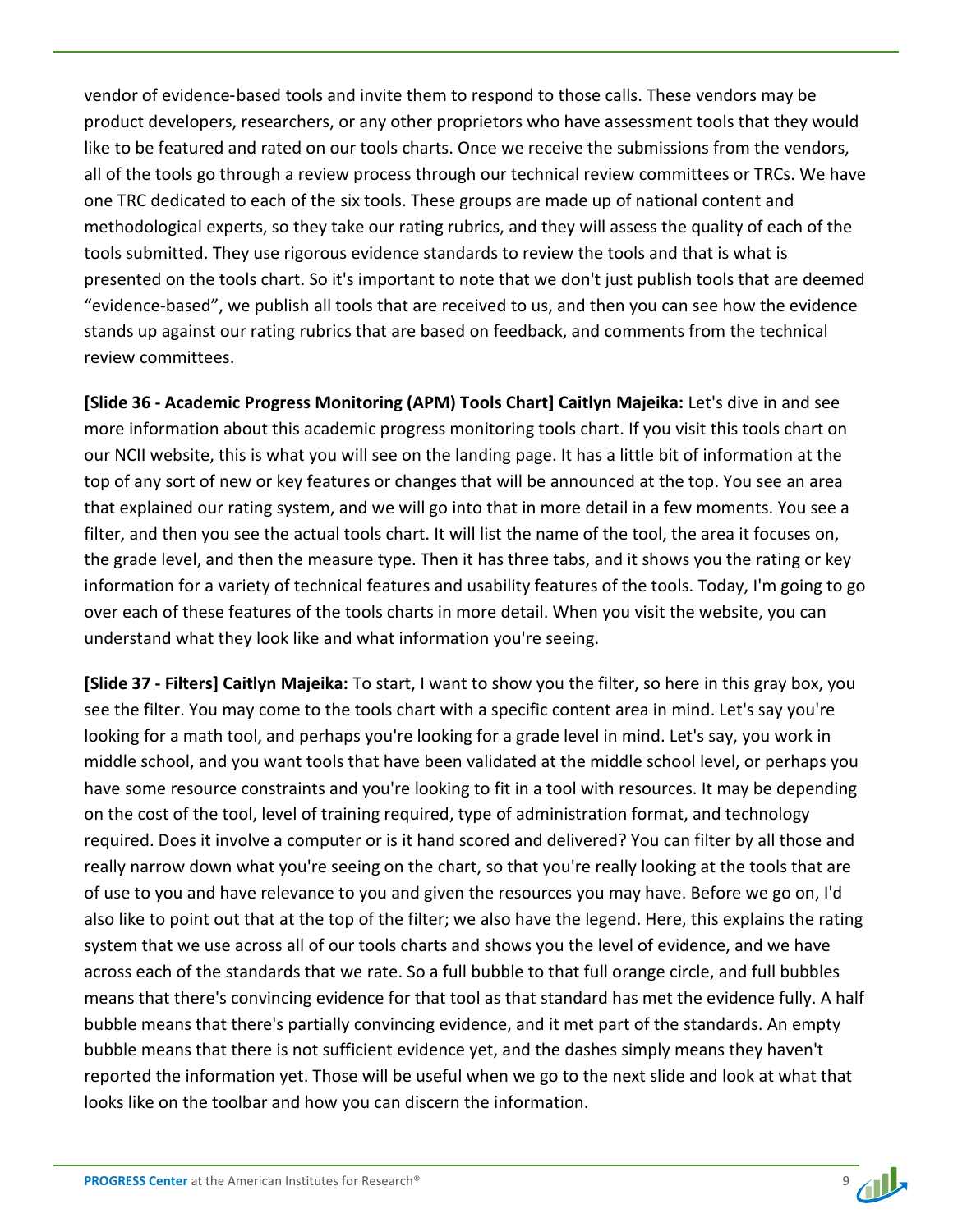**[Slide 38 - Performance Level Standards] Caitlyn Majeika:** For this next part, I'm going to take you to images of the tools chart, and we're going to go through those three tabs at the top: the performance level standards, the growth standards, and the usability features. I'm going to share with you the information you can find on each of those tabs and then give you a little bit more information about what those mean. So let's start with the first one, these are your performance level standards, and you may hear that you need progress monitoring tools that are valid and reliable. Well, you can come to our tools chart and look here on this first tab and see the reliability and validity of all of the tools that we have on our chart. We also have information, if the vendor has conducted a bias analysis. While this information is not rated in a bubble, you will see a yes or no with that information. You can learn more about what analyses were conducted.

**[Slide 39 - Ratings of Performance Level Standards] Caitlyn Majeika:** If we go to the next slide, you can see what that looks like across the row. As mentioned earlier, each tool is a row on the tools chart, and for each of those standards that I mentioned within this tab, you will see either a rating or more information. So for this specific tool for I-Station, you can see that we have a full bubble for a liability, an empty bubble for validity, and this vendor has conducted a bias analysis. You can use this information to think about and assess the tool you have or think about a tool you want to purchase for your school. I'd also like to note we strategically created this tool chart that allows you to pull the information to the level of detail that you want. So perhaps you are very comfortable with just looking at these bubble ratings, they have been vetted by our technical review committee. You want to just look at the information on the tools chart. That's great, and you can absolutely do that. But let's say you're interested in the data that the vendor provided, or you want to know what it means if there's an empty bubble for validity. If you click on the bubble like the full bubble for liability here, the empty bubble for validity, or the word "yes" for bias analysis, you will learn more information about what is that feature, what is reliability, and what is validity. Then you can actually see the data, and what the vendor has provided to support their analysis of reliability or validity.

So if you are really interested in the numbers and data the pop-ups are for you to click on those bubbles, and you can see and learn more information about those standards we have. This is available across all of the columns with ratings and information.

**[Slide 40 - Example Rubric Validity] Caitlyn Majeika:** So now let's go to the next slide, where we will see an example rubric. So I mentioned earlier, we have these technical review committees that are evaluating the evidence. I wanted to give you an example here of what it may look like for this standard of validity for a tool to meet a full bubble, a half bubble, or an empty bubble rating. Again, these are written pretty technically, but we want to show you the type of information we're looking for and expecting from vendors when they submit the evidence. So for validity, we're interested in having multiple sources of validity analyses. We need at least two, and they need to be justified and be aligned with the information and the tool used. We make sure that the evidence was drawn from a sample of students that are representative across learners across a variety of performance levels. On top of that, we also make sure that the analyses show that their validity meets this minimum threshold

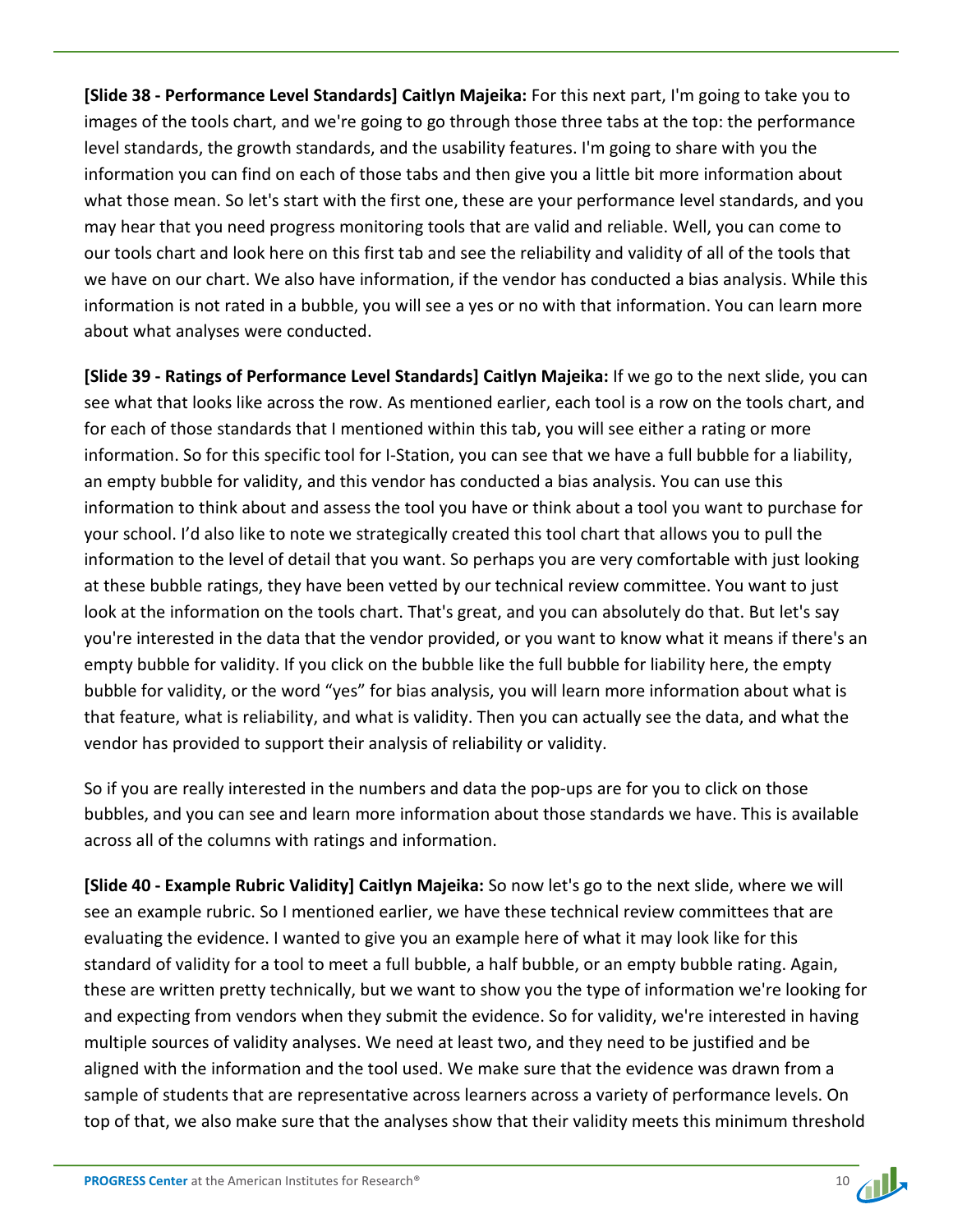or exceeds that. If a vendor can provide all that information, it will earn a whole bubble. If it can partially meet that it's a half bubble. If the vendor is not quite there yet or doesn't have sufficient data, it would receive an empty bubble. This is one example. Again, these rubrics are available for every standard. If you are interested in them, go ahead and click those bubbles within the tools chart. You can learn more about each of the standards we have.

**[Slide 41 - Growth Standards] Caitlyn Majeika:** That was performance level standards. The next tab is growth standards, and here we provide ratings across 5 items. First, we rate sensitivity including analysis and reliability of the slope that is growth over time. We also analyze the alternative over forms that are available for the tool and evaluate the decision rules for the vendor in determining if they're technically sound and based on theoretical rationales. So here we think about the decision rules for setting and revising goals, then we also think about those key decision rules for when a change in instruction is necessary. So these are the five standards that we rate.

**[Slide 42 - Rating of Growth Standards] Caitlyn Majeika:** On the next slide, you can see that is the same as the first tab that you just look across the row for a specific tool at a specific grade level, and you can see the evidence that has been rated for this tool. Just like before, if you're interested in learning even more information or, what does that mean? You can click on the bubble or the dash, and a pop-up will appear to give you more information.

**[Slide 43 - Example Rubric: Alternate Forms] Caitlyn Majeika:** If we go to the next slide, I've given you another example of a rubric. This one is for the alternate forms item that we rate, and this is just an example of how vendors can achieve full, half, or empty bubbles. Here for alternate forms, we require that there are at least 20 alternate forms, and we have strong evidence of compatibility across the forms. Again, the evidence is drawn from a sample of students in need of intensive intervention. This information is available in the pop up if you're interested. TRC uses this information to assign those ratings and it's perfectly fine if you look through the evidence and want to use the bubbles to drive and inform your selection, or your understanding of the tools you may have.

**[Slide 44 - Usability Tab] Caitlyn Majeika:** Finally, the usability tab, none of the items are rated with a bubble, but they are rated in and categorized to provide information about these 4 items: the administration format, administration scoring and time, scoring format, and then those benchmarks. The rates of improvement, and end-of-year benchmarks that you may need are available for each tool.

**[Slide 45 - Information Related to Usability] Caitlyn Majeika:** Here on the next slide, you will look across the row, and you can see that we've labeled and identified sort of what the administration format is. This first one can be done with an individual, or a group, and the tool is computer administered. It takes 30 minutes, and the scoring is automatic. There are benchmarks for the rate of improvement and the end of your benchmarking. When you're looking at the tools chart, sometimes the technical standards are what you are interested in. Sometimes, it is these more resource-driven

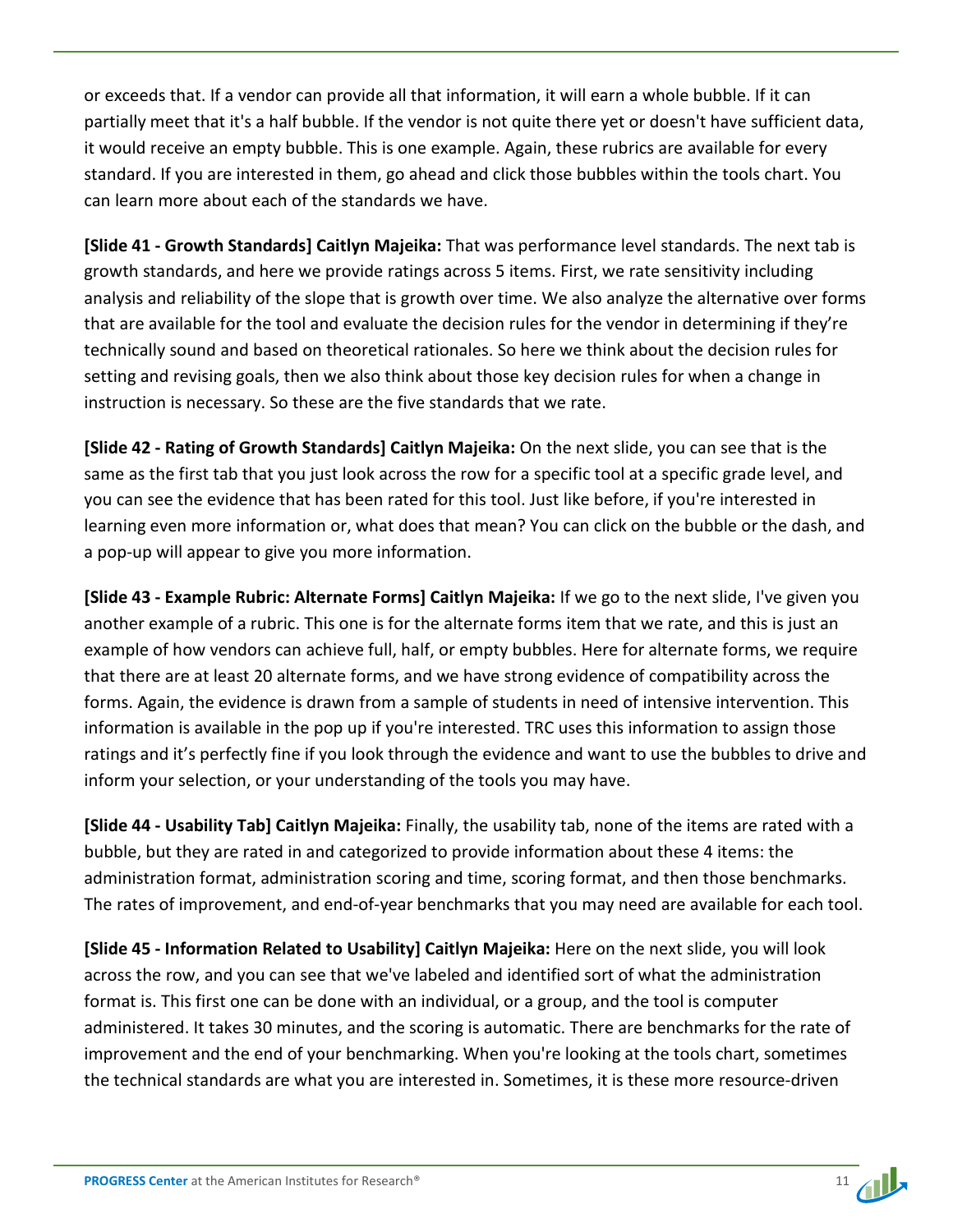decisions, so we just want to make sure that you have all the information you need if you're selecting a new tool, or perhaps considering one that you already have.

**[Slide 46 - Tips for Using the Tools Charts] Caitlyn Majeika:** I have given you a walkthrough of the tool chart: What is on the tools charts? How to navigate with the filter? What are the standards we use for evidence? What are the other key features you may be thinking about? How can we use this at my school and what would be the purpose? I'll start by saying the tools charts do have a lot of information, and these have been going for over a decade now. So we have a lot of tools on there across many grade levels, we have many standards. It does have a lot of information, and what we like to do is describe the tools charts similar to the way you look at a nutrition label. A nutrition label gives you a lot of information about the product that you may be considering eating or purchasing. When you look at a nutrition label you may not be interested in everything. You may be trying to reduce the amount of sugar, so you may look at the sugar in this food first, or maybe you want to increase the amount of protein, so you look at the protein in that. The same is true for the tools charts. As I mentioned earlier, you may be considering tools and want something that has high validity and reliability at high technical standards. You may be looking for tools with that in mind. Other schools may say that well, we are really resource-dependent here, and we don't have the technology to administer anything on the computers. We really need to find a good program that has good reliability and all those technical standards, but also can be administered by hand and does not take a lot of time to score.

Those are all decisions that are important. That can be based on school resources, and also based on student needs that need to go into these decisions. We recommend that you gather a team—that could be the IEP team and maybe a team of teachers, and you determine your needs and the students' needs, but then you also consider your priorities. Again, you are thinking about those resources, what you have at your school, and contextual variables that may come into play with this. Then we recommend familiarizing yourself with the content and language of the chart. So that's great, we've done that step four, so you can go back, and share with others at your school. You should really familiarize yourself with what is on there, and you can click on those pop-ups a little bit more to familiarize yourself with the layout, and then review the data, again. This could be analyzing or evaluating a tool that you currently have to see if it's a good tool to continue using for progress monitoring, or in a position to choose a new progress monitoring tool that you want to use across your school to review the data for that. Then there's also the option of asking for more information, and the tools charts include information about vendor contacts. So perhaps, there's information that you want to learn about more, and you're interested in purchasing a product, or you want to learn more about the training and cost of the product. We have the vendor information on the tool charts, and you are more than welcome to reach out to them on specific questions and get those answered if you are going to use a tool that's listed on the tools chart.

On our NCII website, we also have a tools chart user guide that we developed. That is more of a workbook that goes into more of these details across the six steps to help you use the tool charts to make decisions about the tools you have, or the tools you would like to select.

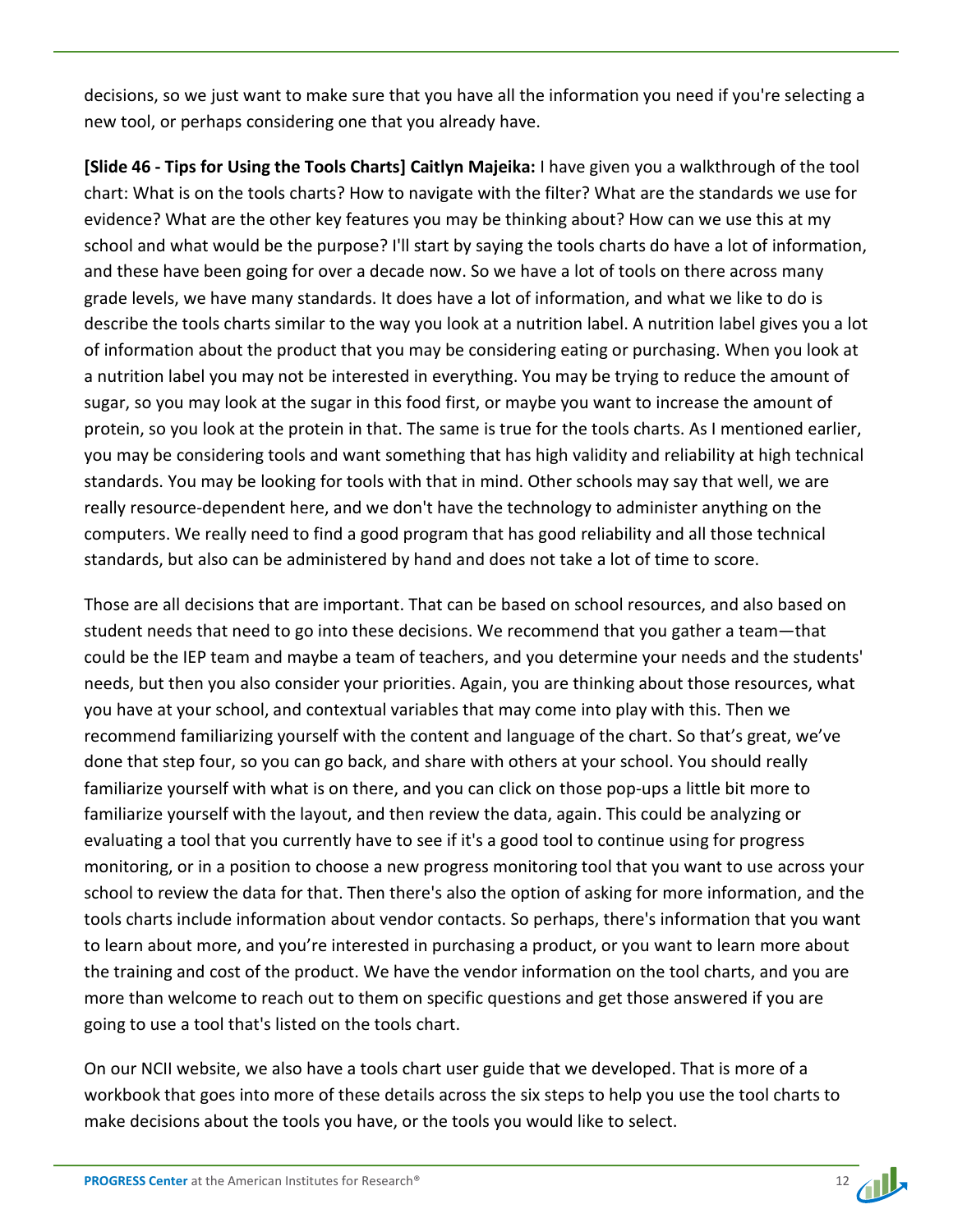**[Slide 47 - National Center on Intensive Intervention] Caitlyn Majeika:** Thank you all for your time. If you like to learn more, we are at intensiveintervention.org. We have a whole web page dedicated to our six intervention tools charts that will guide you to see all the other tools charts. To learn more information, we have our email address and Twitter page, if you would like to learn more and contact us for any reason. Thank you.

**[Slide 48 - Where Can You Learn More?] Tessie Bailey:** Thanks Caitlyn, Shedeh, and Kim. If you all want to learn more about a lot of the resources that you have seen today, we do recommend that you visit the websites that were referenced today, and we'll put those in the chat box. One of the other centers that did not present today but has participated in previous webinars that has a lot of information about this is our Center for Parent Information and Resources, and they really speak to the component of the IEP in the development of the monitoring plan to support IEP goals.

**[Slide 49 - Questions] Tessie Bailey:** So we're going to start our Q&A session. But I just wanted to let people know ‑‑ you may not know this. Caitlyn was sharing about the academic progress monitoring tools chart, and it's the longest-running tool chart that has been funded under the IDEA Technical Assistance Program. It actually started with the National Center on Student Progresses Monitoring from 2002 to 2007, and also other national centers including the National Center on Response to Intervention and the National Center on Intensive Intervention that have increased the number of tools charts available. Caitlyn, we did have a question on: What are the different tool charts? Do we see the screening and progress monitoring tools on the same chart, or what is available?

**Caitlyn Majeika:** Sure, each of the tool charts is its own web page, so if you go to the website, you go to the landing page, and you will see six options for selecting each of the tools charts. So you click on Academic Progress Monitoring, and everything is there that I shared with you. It is just Academic Progress Monitoring, and it's the same for academic screening. You'll notice that some of the standards we rate, some of the information we provide is slightly different and adapted to be appropriate for screening tools, and then the same with interventions. Those are on two separate pages one for academics and one for behavior, and you can visit each of those separately.

**Tessie Bailey:** One of the things, I didn't mention— you seem to mention academic and behavior, and it seems to be a lot of focus around social and emotional. Are those types of tools available on the tools charts that are offered by the National Center on Intensive Intervention?

**Caitlyn Majeika:** If there are tools available out that were submitted under the realm of socialemotional, they have been reviewed. They are on our tools charts. Right now, we currently don't have any under that domain, but we are always looking for new submissions and new tools. Again, this is something that is voluntary, and that vendors respond to our calls for submission. So, if you use a tool or know of a tool, and you would want it to be rated by our TRC and on our tools charts. Please, don't hesitate to reach out to us because we are always looking to expand and add more tools to our charts, especially in the area of behavior social-emotional learning and mental health.

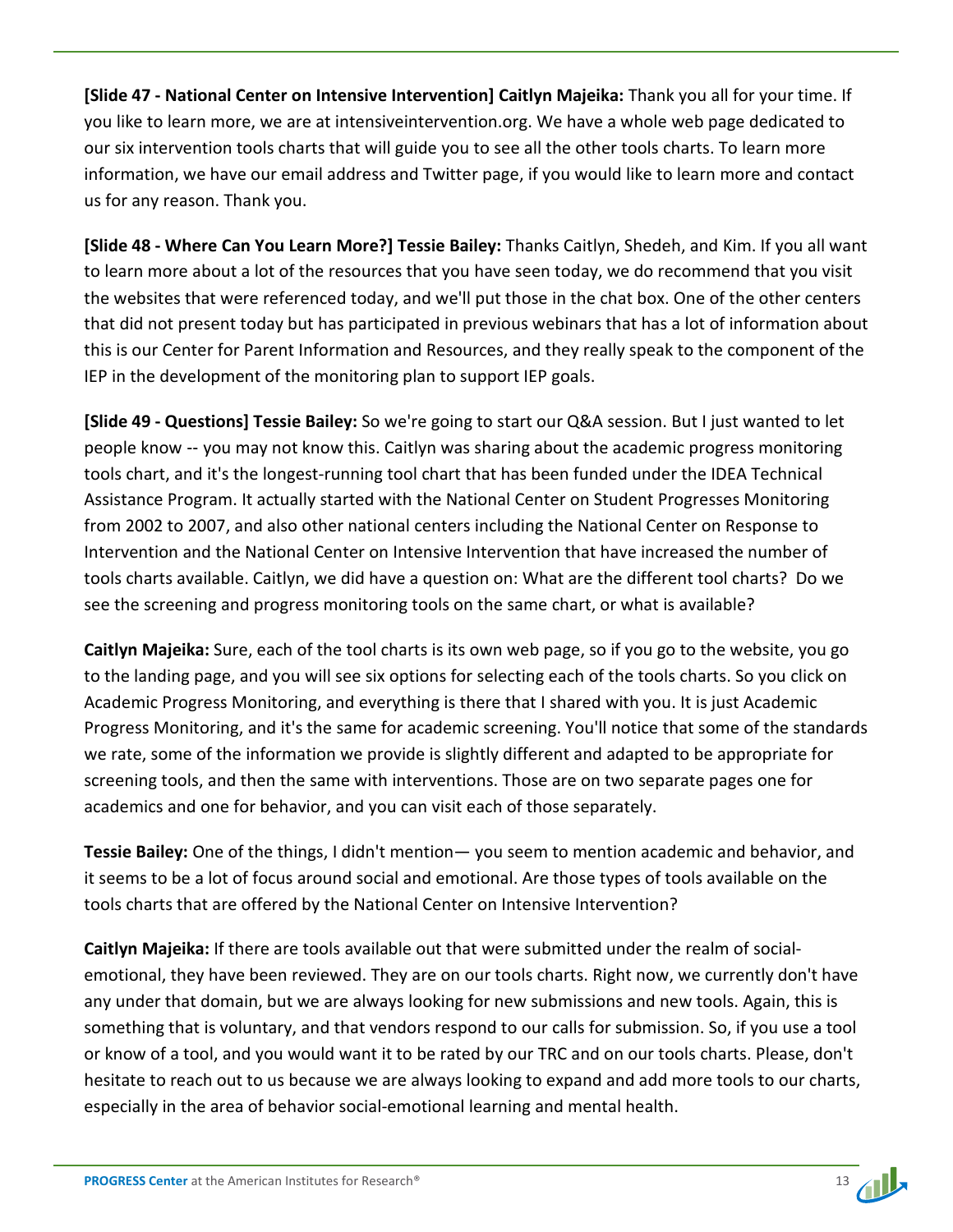**Tessie Bailey:** All right, thanks, Caitlyn and I'm going to ask Kim and Shedeh, because we do have some other questions coming in from our participants. I just want to say that we will try to answer as many questions as we are able to. If we do not get to your question or you want to have an answer at a separate time, you can email us with any additional questions at the PROGRESSCenter@air.org, and don't put the "the" in front of it. We will get back to you. Now I am a recovering faculty member, and I've actually used the IRIS modules as part of my educator preparation program and based on some of the conversations in the chat, it looks like a lot of other people have had a really great experience with these. Kim, can you share these resources just for educator prep programs? How can they be used by service providers and administrators on the call?

**Kim Skow:** The IRIS resources can be used by teachers, administrators, professionals, related service providers, and even parents. We have a lot of people, as we're going through our weekly feedback and data from people who were using the module, so they can be used in a number of ways and by a number of different constituent groups.

**Tessie Bailey:** We have a question around the email address, and feel free to find that in the chat box. So Kim, I also have a couple of other questions that came in for you. One of those is regarding the resources shared in today's webinar. Does the IRIS center have other resources for additional practice for progress monitoring?

**Kim Skow:** We do. We actually have several. You can locate those by going back to the IRIS resource locator, which I demonstrated before. Then you click on assessment, which also includes progress monitoring. Once you get there on the modules tab, you'll find Intensive intervention part two that I think might be useful. The other one is Collecting and Analyzing Data for Data-based Individualization, which we developed in collaboration with NCII and CEEDAR. There are also a couple of case studies on progress monitoring. The titles might be a little confusing. They were developed to originally wrap around the RTI series, so the titles are RTI Progress Monitoring and RTI Data-based Decision Making, but I think that they will be quite helpful and align with the content that we presented today.

**Tessie Bailey:** Excellent, and Caitlyn or Shedeh, any other progress monitoring resources that maybe are in the works? Or are you aware from your centers how to do more practice opportunities with progress monitoring content?

**Caitlyn Majeika:** I can go here. At the National Center on Intensive Intervention, we have modules on data-based individualization including data collection and progress monitoring for students who are receiving intensive intervention. If you visit those resources on our website, they give you more information about the progress monitoring process. It will show what it looks like, when to do it, and what are some ways that you can analyze data for students and make decisions.

**Tessie Bailey:** I do know there are some other resources that are in the works. ‑‑ It looks like the NCII and PROGRESS Center has developed a learning management system and that there will be additional progress monitoring resources in there. We definitely look forward to seeing those. I want to just

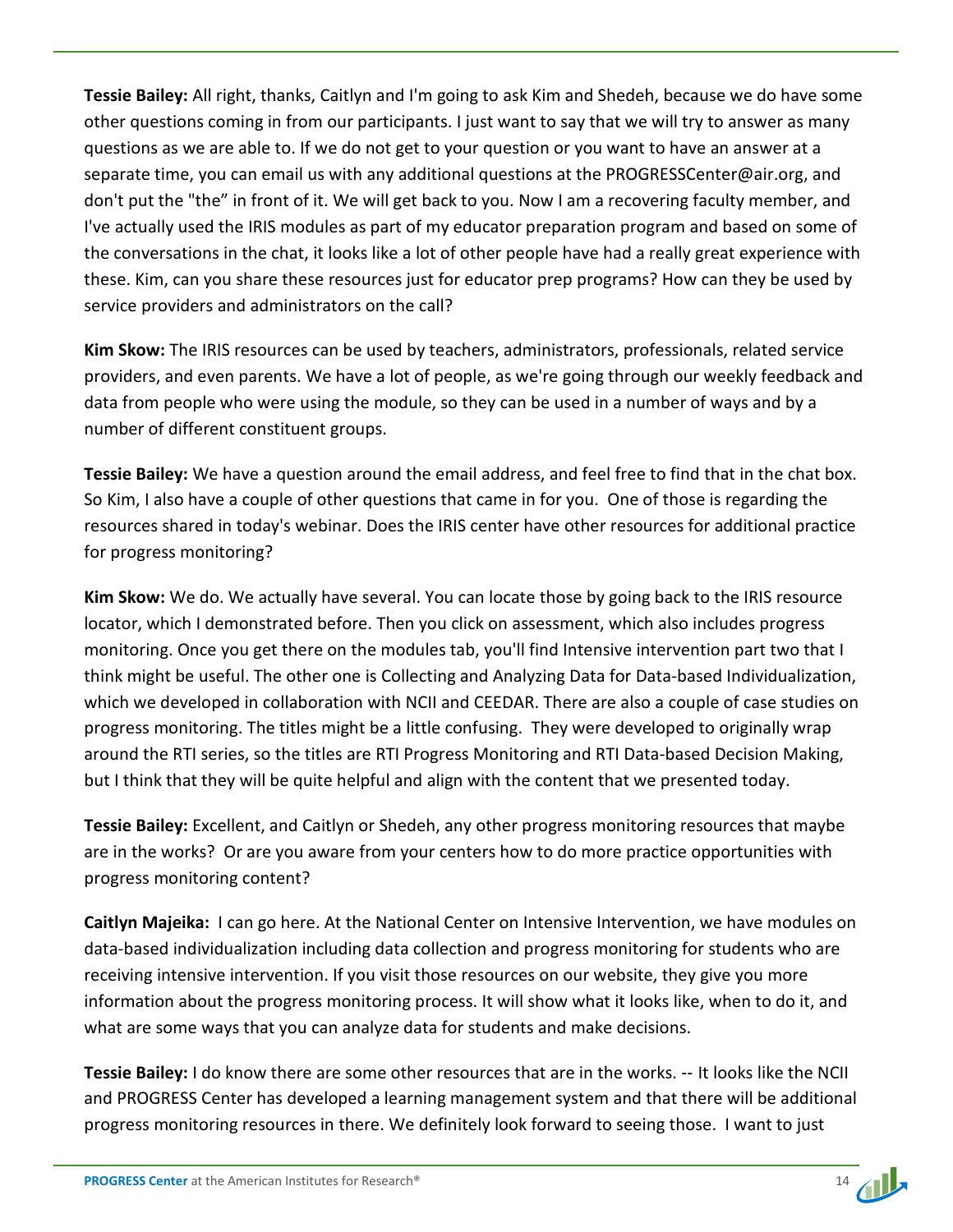point out something that was in the chat box that I thought was really great. Angela, one of the participants had mentioned that when we're referring to progress, we're referring to progress on IEP goals. It is not necessarily grades for report card or grade-level standards, and we want to reiterate that's exactly what we're talking about. Particularly the monitoring plan, we're looking at individualized goals for the student that are necessary for the student to achieve to benefit, to have access to core programming and to make progress in the general education curriculum. I wanted to thank you, Angela, for highlighting that, and I think that's something we often forget about. Now, I would like to ask our presenters-- a question that's coming in: I would like to have the teachers work through the IRIS progress monitoring modules. And Kim, you mentioned the PD certificates, and that's kind of a novel thing. That's coming out of our national centers. So, can schools do that? I know that we have a lot of administrators on the call. Is it something that they can do with a large number of teachers or something only individual teachers are able to do? What's the cost of that?

**Kim Skow:** Okay, so we do have platforms for schools and districts. It's one of those things, where it's probably best to call us, and contact our technical assistance center. Naomi can put the information in the chat box because there are so many different options. They can go through as the individual educators, and we also have school and district platforms available. It's easier to collect the data on the educators for that, and I would just encourage them to contact us and to explore those different options.

**Tessie Bailey:** Thanks, I'll leave this open, but this might be geared toward Caitlyn. We did have a comment and I want to put it out. It leads to another question we have. One of the conundrums that people are seeing is that they're being required to use a particular tool in their setting. Should schools be doing about that? What happens if the tool is not on the tools chart, and they are asked to use it?

**Caitlyn Majeika:** Great questions, that is two prongs here. One, if you are being required to use a tool you can use our tool chart if it's on there to simply understand the strengths and weaknesses. So as I mentioned, there's no tool that's going to be one size fits all. Nothing is going to be perfect for every context, every student, and every situation. So in that situation, it's more about understanding the strengths and perhaps some of the limitations of the progress monitoring tool that you have to know if it's going to be able to give you the information you need, or perhaps you need to supplement that with something else. If your tool is not on the tools chart, then, again if this is a district thing, and lots of schools are using it, we always like suggestions for new tools. In that situation, you can use the tools chart to understand the kinds of technical standards we do review and rate for, and for your school. You can go through the process at the end, if the tool has the manual and look through some of the evidence that they are providing, so that your team can assess if that does meet some of the technical standards. It does show that there are features that are relevant to the students of use, and again, it's just making sure that most of you are using the tool as intended to make sure that you can share the outcomes of the students.

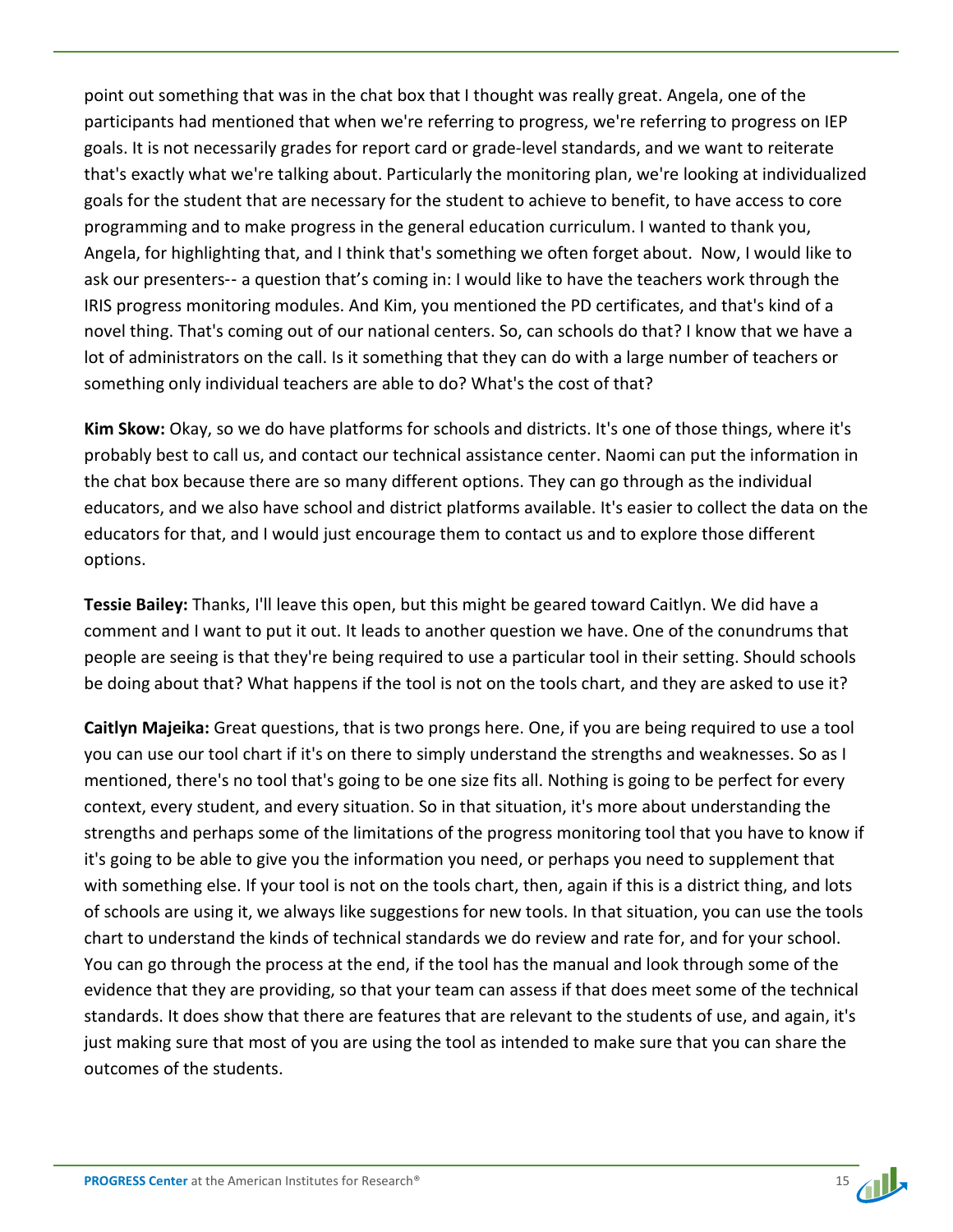**Tessie Bailey:** Yeah, I would remind folks that when we first started a lot of the progress monitoring tools like I mentioned, the tools chart didn't actually exist until the Progress Monitoring Center was founded in 2002, but prior to that, you know, we've been doing progress monitoring as Caitlyn mentioned. I think really understanding what are the technical requirements? Are you maintaining fidelity to the collection of that data? It is really important to be very clear about what it is you're monitoring. And so one of the questions that we had is that Kim had mentioned the difference between mastery measure and general outcome measures, but when you look at the tools chart, that used to be there but is not there anymore. Caitlyn, can you give us insight on what happened to that?

**Caitlyn Majeika:** That's opening up a whole can of worms Tessie. So, with something like the tools chart that's been in existence for nearly 20 years now. I'm sure you all are all familiar that the pendulum of education swings back and forth, and we're constantly learning and evolving. So our tools charts use to break down tools with general outcome measures and mastery measures. Over time we received user feedback. We received feedback from our technical review committees and decided that there were parts of it that were confusing to the end-user, and that the majority of our tools on the tools chart are general outcome measures. We have removed that as a separate column and knowing that the majority of our tools on the tools charts are general outcome measures. That's just a little bit of background information there, when you visit the tool chart just know that is the type of information that you are receiving. Again, that's a decision made over time, and that was based on feedback from administrators, teachers, and consumers of the chart and our technical review committees.

**Tessie Bailey:** Caitlyn, I do have a question, or more of a comment that I'll address. There are some students for which the tools that exist on the tools chart may not be appropriate. To be honest, students may have IEP goals that are unique behaviors and don't necessarily have a published tool, and I think with the technical standards you laid out, Caitlyn, it helps us think about what are the key features of what would be in a progress monitoring plan? Shedeh shared several components of that. It is okay, and completely appropriate to develop a curriculum‑based assessment that is unique to a student, particularly those with severe cognitive disabilities. We have related service providers in the session today, who are developing assessment approaches that are unique to particular progress -- or, to a particular annual goal. We want to share that the tools chart is one resource to help folks particularly if you are monitoring academics or behavior and just know there are other ways. As educators, we can use our skills to develop monitoring plans that are unique to the students that we work with. So, I want to just ask one more question, and it has to do with an electronic progress monitoring tool and graphing system. It seemed that everyone mentioned that the graphing was a critical piece of this, but this user does not have a published tool, and their district is not going to purchase that. Does that mean they can't do paper pencil, or any free things available for them to do graphing? I'll open that up for anyone---, or I'll share.

**Tessie Bailey:** I will share that I'm aware of the National Center on Intensive Intervention. I can share in the chat, there is a free graphing tool available for folks. I will also say paper-pencil, it will reign